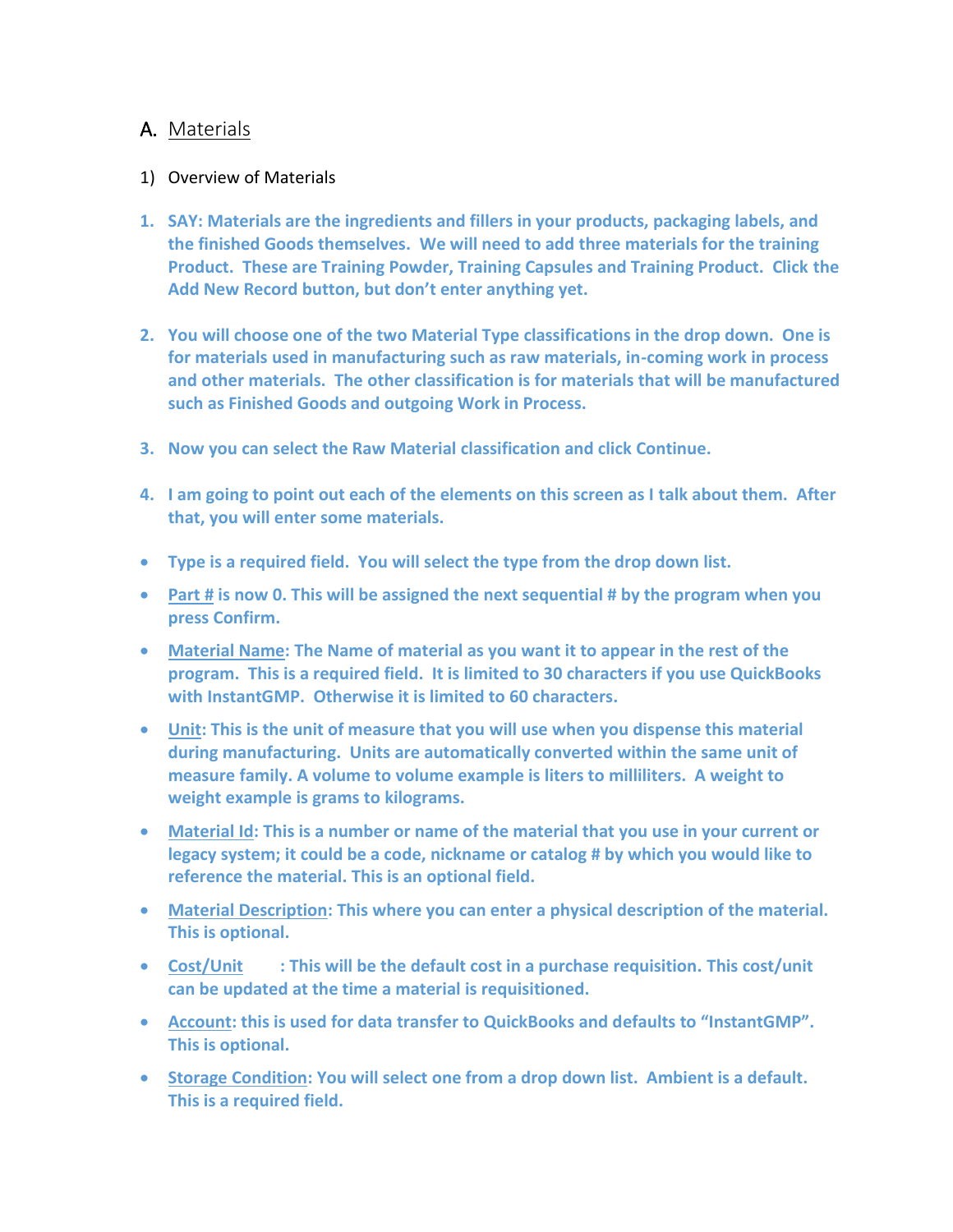- **Recommended Shelf Life: This is optional; you enter how long your product is good for**
- **QM Retest Period (months): This is optional; you enter how often you want to retest**
- **Vendor Order Number: This is optional. You can enter a catalogue # if you know it**
- **Preferred Vendor: This is optional. You can enter the vendor most often ordered from if you know who it is**
- 2) Raw Materials
- **5. SAY: You will now enter two raw materials. Click the Material menu item and then click the Add New Record button, but don't enter anything yet.**
- **6. Remember that there are two Material Type classifications in the drop down. One is for materials used in manufacturing. We just finished entering that class of materials. The other classification is for materials that will be manufactured. These include Finished Goods and outgoing Work in Process. Work in Process describes a material that is to be processed from raw materials, but is not yet a completed product.**
- **7. The first is "Training Liquid". Start by choosing the Raw Material classification. Select the Type as "Ingredient-RM". The Material Name is "Training Liquid", the Unit is "mL" for milliliters, the description is "Clear, colorless liquid", the Storage Condition is "Ambient" and the Preferred Vendor is "Training Supplier". Press confirm to bring you back to the main Material screen.**
- **8. Press the Add New Record to start entering the next material. This is going to be a Primary Container. This is the container that comes in direct contact with the product you manufacture. In many industries, it is used as part of a product's naming convention.**
- **9. Select the Classification labeled "Raw Materials/In-Coming WIP/Other" and then press Continue. Start by selecting the Type as "Primary Container-RM". The Material Name is "1 oz. Amber Bottle", the Unit is "ea." for each, the description is "1 oz. Amber glass bottle with cap", the Storage Condition is "Ambient" and the Preferred Vendor is "Training Supplier". Press confirm to bring you back to the main Material screen.**

## 3) oWIP/Finished Goods

**10. Now that there are materials in the system that be used in manufacturing, you will need to enter a material that will be manufactured. This is going to be a bulk outgoing Work in Process. An outgoing Work in Process is a material that is manufactured within the system, but is not yet ready for sale to consumers. It can be used as a material in another operation, such as packaging and labeling, or it can be something that is sold to other customers who will complete the manufacturing operation.**